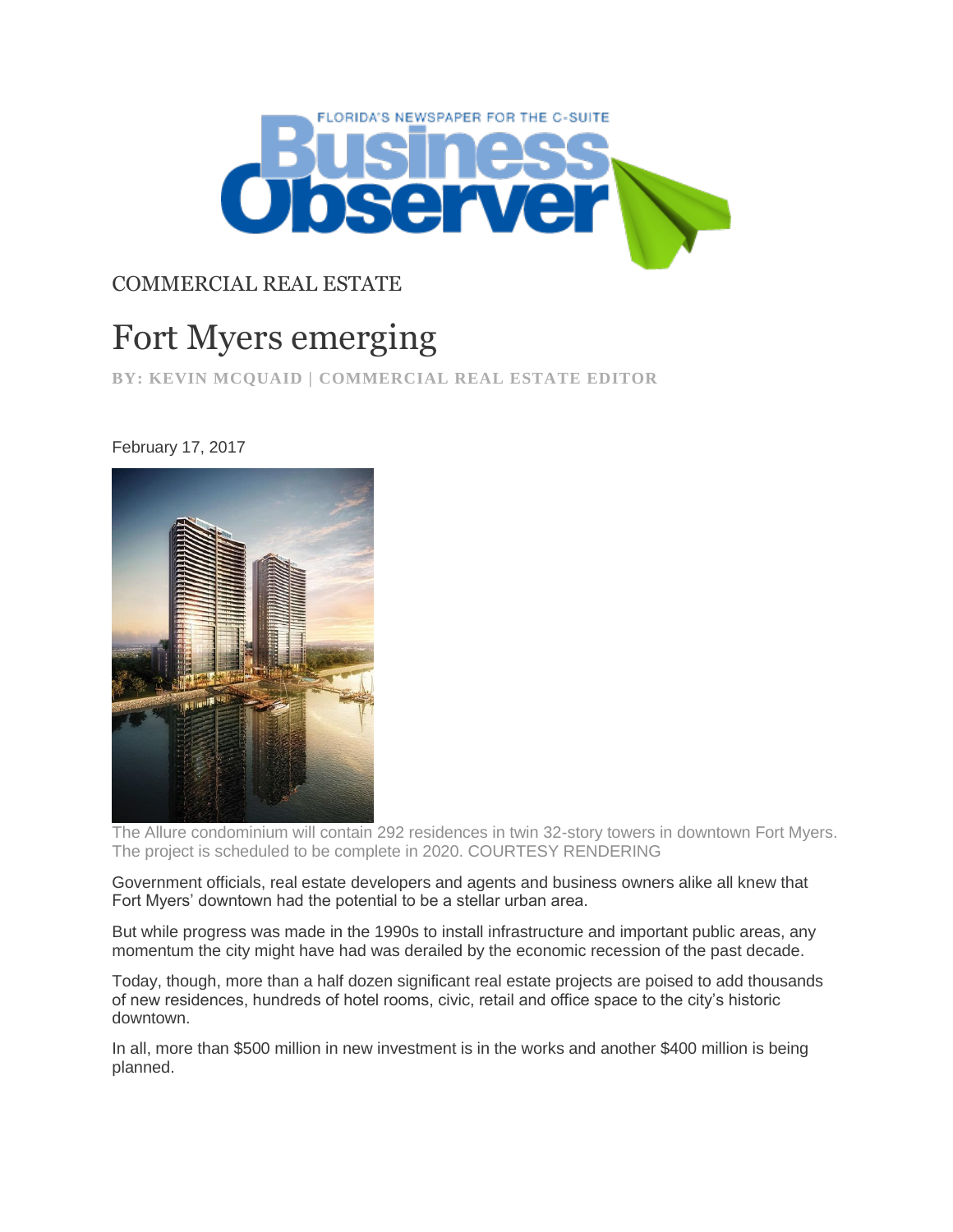When completed, the new projects are expected to further fuel the dozens of restaurants, bars, night clubs and other social spaces that have sprung up in recent years.

"Downtown really hit a wall in 2009 with the crash of the market, but now we're seeing a resurgence," says Don Paight, who retired last October after a quarter century leading Fort Myers' Community Redevelopment Agency.

"The city's hitting a wave now. Several prominent downtown sites had been bank owned, but now they're being purchased by private investors with plans for development."

The centerpiece of the revival is a more than \$80 million plan to develop a 238-room, roughly fivestar Marriott hotel adjacent to the Harborside Event Center, which also is undergoing a renovation. More than 200 municipal parking spaces also will be added to the downtown site.

The 12-story Marriott Autograph Collection hotel is slated to begin construction in May or June and be completed in summer 2019.

"I was a little skeptical of a plan to add a hotel there at first," says Joe Collier, president of Mainsail Lodging & Development, the Tampa company that will develop the hotel. "But then I spent a few days in Fort Myers and I was amazed. When the opportunity came up to partner with the city on this project, we jumped in with both feet."

In addition to the lodging project, roughly 600 condominiums are being designed for downtown sites, and another 370 senior housing units are in process.

The largest of the condo towers, Allure, will contain a total of 292 residences in twin 32-story towers that will be built by Jaxi Builders, of Miami, on a riverfront tract.

"We're seeing a lot of end users that are looking to relocate here," says Barbara Benguchea-Perez, Jaxi's director of sales and marketing for Southwest Florida. "People want the up-and-coming urban lifestyle that's developing here."

Allure will likely begin construction next year, with completion in 2020.

Before then, Jaxi plans to build a 15-story condo with 24 residences next door. One, as it is being called, is scheduled to break ground this summer and be completed sometime in 2018.

## **Setting the Stage**

Although the new projects' vertical construction won't be visible for months, the seeds of Fort Myers' downtown revitalization actually took root nearly two decades ago.

At the time, roughly \$1 billion in public investment was made to install necessary infrastructure, build the 40,000-square-foot event center and buy land for the city's 10-acre waterfront park.

The city's Community Redevelopment Agency also assembled land to help persuade federal, state and county government offices to stay downtown rather than relocate to more suburban locations.

The plan worked. In the early 1990s, government occupied roughly 600,000 square feet of office space downtown. Today, that number has swelled to 1.6 million square feet, housing as many as 8,000 workers.

"The public investment and infrastructure, together with maintaining downtown as a government center, really set the stage for the private investment the city is seeing today," says Paight, now a commercial real estate agent with CRE Consultants in Fort Myers.

In 2001, the city hired urban planner Andres Duany, of Miami-based Duany/Plater-Zyberk & Co., to develop a master plan for Fort Myers' downtown, just as Sarasota did that year.

Duany recommended a series of improvements ranging from streetscaping to new utilities and security cameras, and formulated a new zoning code for downtown development.